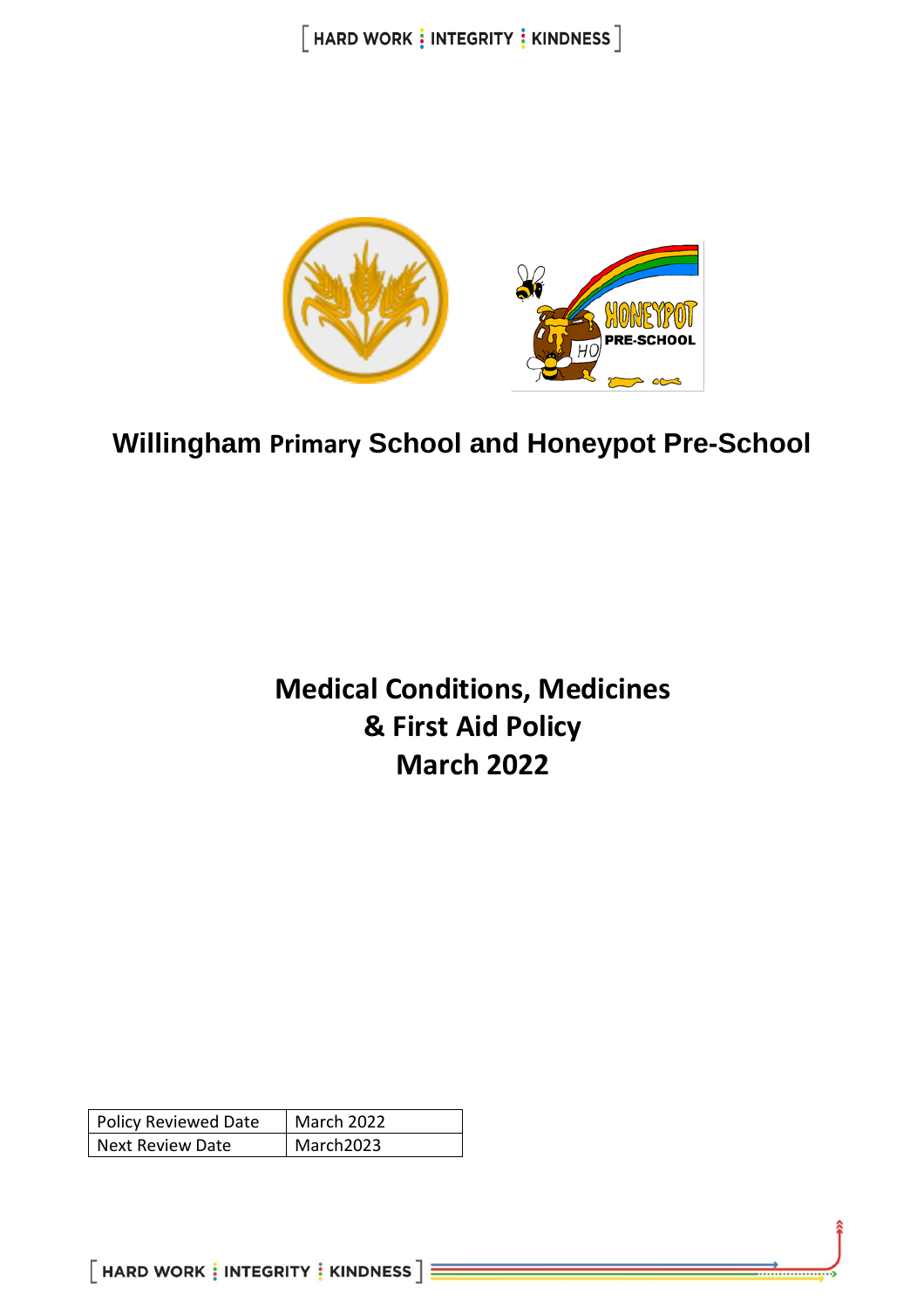### **Medical Conditions and Medicines**

**Willingham Primary School is an inclusive community that welcomes and supports pupils with medical conditions. Willingham Primary School provides all pupils with any medical condition, the same opportunities as others.**

We will help to ensure they can:

- be healthy
- stay safe
- enjoy and achieve
- make a positive contribution

The school makes sure all staff understand their duty of care to children and young people in the event of an emergency.

All staff feel confident in knowing what to do in an emergency.

We understand that certain medical conditions are serious and potentially life threatening, particularly if poorly managed or misunderstood.

We understand the importance of administering medication as directed by healthcare professionals and parents\*.

All staff understand the medical conditions that affect pupils. Staff receive training on the impact medical conditions can have on pupils.

The named member of school staff responsible for this medical conditions policy and its implementation is Office Manager.

#### **Policy framework**

The policy framework describes the essential criteria for how the school can meet the needs of children and young people with long-term conditions, including diabetes.

- **1. We are an inclusive community that supports and welcomes pupils with medical conditions.**
- We welcome and support pupils with medical conditions. We provide children with medical conditions the same opportunities and access to activities (both school based and out-of-school) as other pupils. No child will be denied admission or prevented from taking up a place in this school because arrangements for their medical condition have not been made.
- We will listen to the views of pupils and parents.
- Pupils and parents feel confident with the care they receive from us and that the level of care meets their needs.
- Staff understand the medical conditions of pupils and that they may be serious, adversely affect a child's quality of life and also impact on their ability to learn.
- All staff understand their duty of care to children and young people and know what to do in the event of an emergency.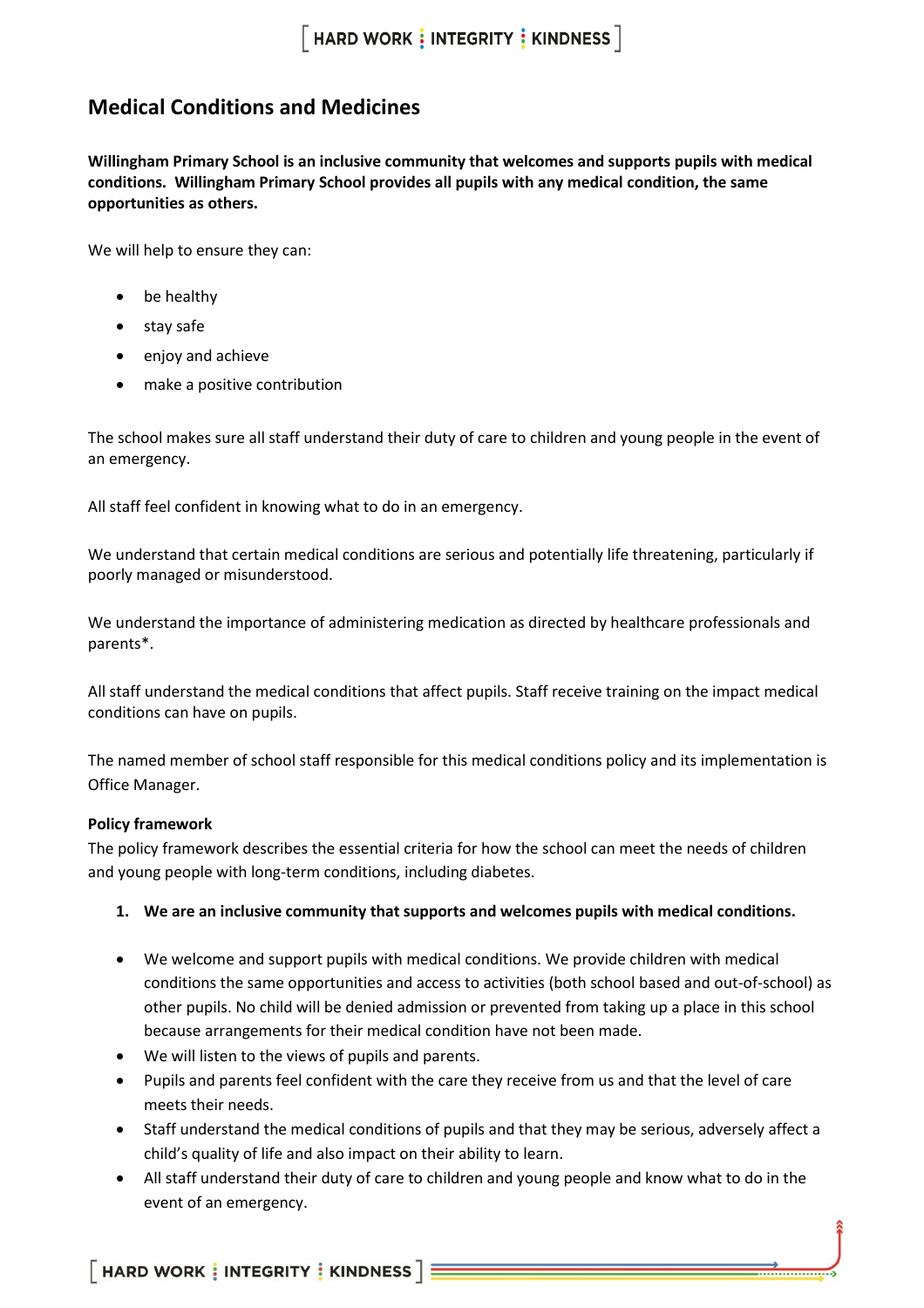### $\lceil$  HARD WORK  $\frac{1}{2}$  INTEGRITY  $\frac{1}{2}$  KINDNESS  $\rceil$

- We understand that all children with the same medical condition will not have the same needs.
- **2. This medical conditions policy is drawn up in consultation with a wide range of local key stakeholders within both the school and health settings.**
- Stakeholders should include pupils, parents, school nursing team, school staff, governors and relevant local health services.
- **3. The medical conditions policy is supported by a clear communication plan for staff, parents and other key stakeholders to ensure its full implementation.**
- Pupils and staff are informed of and reminded about the medical conditions policy through clear communication channels.
- **4. All staff understand and are trained in what to do in an emergency for children with medical conditions at this school.**
- All school staff, including temporary or supply staff, are aware of the medical conditions at this school and understand their duty of care to pupils in an emergency.
- All staff receive training in what to do in an emergency and this is refreshed at least once a year.
- Some children with a medical condition at this school have an individual healthcare plan (IHP), which explains what help they need in an emergency. The IHP will accompany a pupil should they need to attend hospital.
- **5. All staff understand and are trained in the school's general emergency procedures.**
- All staff, including temporary or supply staff, know what action to take in an emergency and receive updates at least yearly.
- If a pupil needs to attend hospital, a member of staff (preferably known to the pupil) will stay with them until a parent arrives, or accompany a child taken to hospital by ambulance. They will not take pupils to hospital in their own car, unless an additional member of staff can accompany them.

### **6. We have clear guidance on providing care and support and administering medication at school.**

- We understand the importance of medication being taken and care received as detailed in the pupil's IHP.
- We will make sure that there are several members of staff who have been trained to administer the medication and meet the care needs of an individual child. This includes escort staff for home to school transport if necessary. This school will ensure that there are sufficient numbers of staff trained to cover any absences, staff turnover and other contingencies. This school's governing body has made sure that there is the appropriate level of insurance and liability cover in place.
- We will not give medication (prescription or non-prescription) to a child under 16 without a parent's written consent except in exceptional circumstances, and every effort will be made to encourage the pupil to involve their parent.
- When administering medication, for example pain relief, this school will check the maximum dosage and when the previous dose was given. Parents will always be contacted before medicine if no guidance has been given or a form completed.
- We will make sure that a trained member of staff is available to accompany a pupil with a medical condition on an off-site visit, including overnight stays.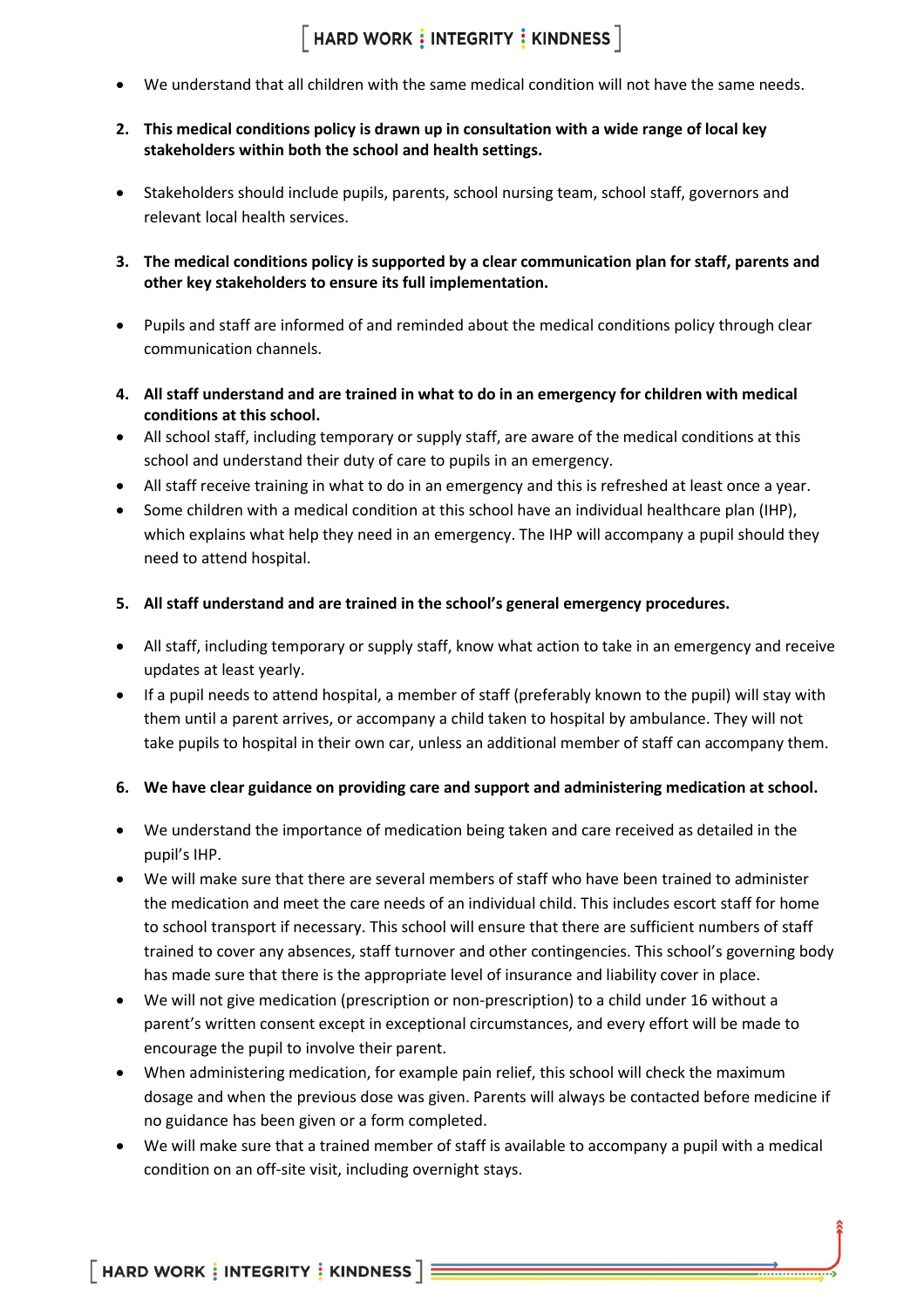## $\lceil$  HARD WORK  $\frac{1}{3}$  INTEGRITY  $\frac{1}{3}$  KINDNESS  $\rceil$

- Parents at this school understand that they should let the school know immediately if their child's needs change.
- If a pupil misuses their medication, or anyone else's, their parent is informed as soon as possible and the school's disciplinary procedures are followed.
- **7. We have clear guidance on the storage of medication and equipment at school**
- We make sure that all staff understand what constitutes an emergency for an individual child and that emergency medication/equipment is readily available wherever the child is in the school and on off-site activities, and is not locked away. Pupils may carry their emergency medication with them if they wish/this is appropriate.
- We will keep controlled drugs stored securely, but accessibly, with only named staff having access. Staff can administer a controlled drug to a pupil, but only once they have had specialist training.
- We will make sure that all medication is stored safely, and that pupils with medical conditions know where they are at all times and have access to them immediately.
- We will store medication that is in date and labelled in its original container where possible, in accordance with its instructions. The exception to this is insulin, which though must still be in date, will generally be supplied in an insulin injector pen or a pump.
- Parents are asked to collect all medications/equipment at the end of the school term, and to provide new and in-date medication at the start of each term.
- We dispose of needles and other sharps waste in line with local policies. Sharps boxes are kept securely at school and will accompany a child on off-site visits. They are collected and disposed of in line with local authority procedures.
- **8. We have clear guidance about record keeping.**
- Parents are asked if their child has any medical conditions on the enrolment form.
- We use Medical Tracker to create an IHP to record the support an individual pupil needs around their medical condition. The IHP is developed with the pupil (where appropriate), parent, school staff, specialist nurse (where appropriate) and relevant healthcare services.
- All IHPs are on Medical Tracker and Pupil Asset, and the Office Manager has the responsibility for ensuring they have been added.
- IHPs are regularly reviewed by the hospital, at least every year or whenever the pupil's needs change.
- The pupil (where appropriate) parents, specialist nurse (where appropriate) and relevant healthcare services hold a copy of the IHP. Other school staff are made aware of and have access to the IHP through Medical Tracker for the pupils in their care.
- We make sure that the pupil's confidentiality is protected.
- We seek permission from parents before sharing any medical information with any other party.
- We meet with the pupil (where appropriate), parent, specialist nurse (where appropriate) and relevant healthcare services prior to any overnight or extended day visit to discuss and make a plan for any extra care requirements that may be needed. This is recorded in the pupil's IHP and a risk assessment, which accompanies them on the visit.
- We keep an accurate record of all medication administered on Medical Tracker, including the dose, time, date and supervising staff.
- We make sure that all staff providing support to a pupil have received suitable training and ongoing support, to make sure that they have confidence to provide the necessary support and that they fulfil the requirements set out in the pupil's IHP. This should be provided by the specialist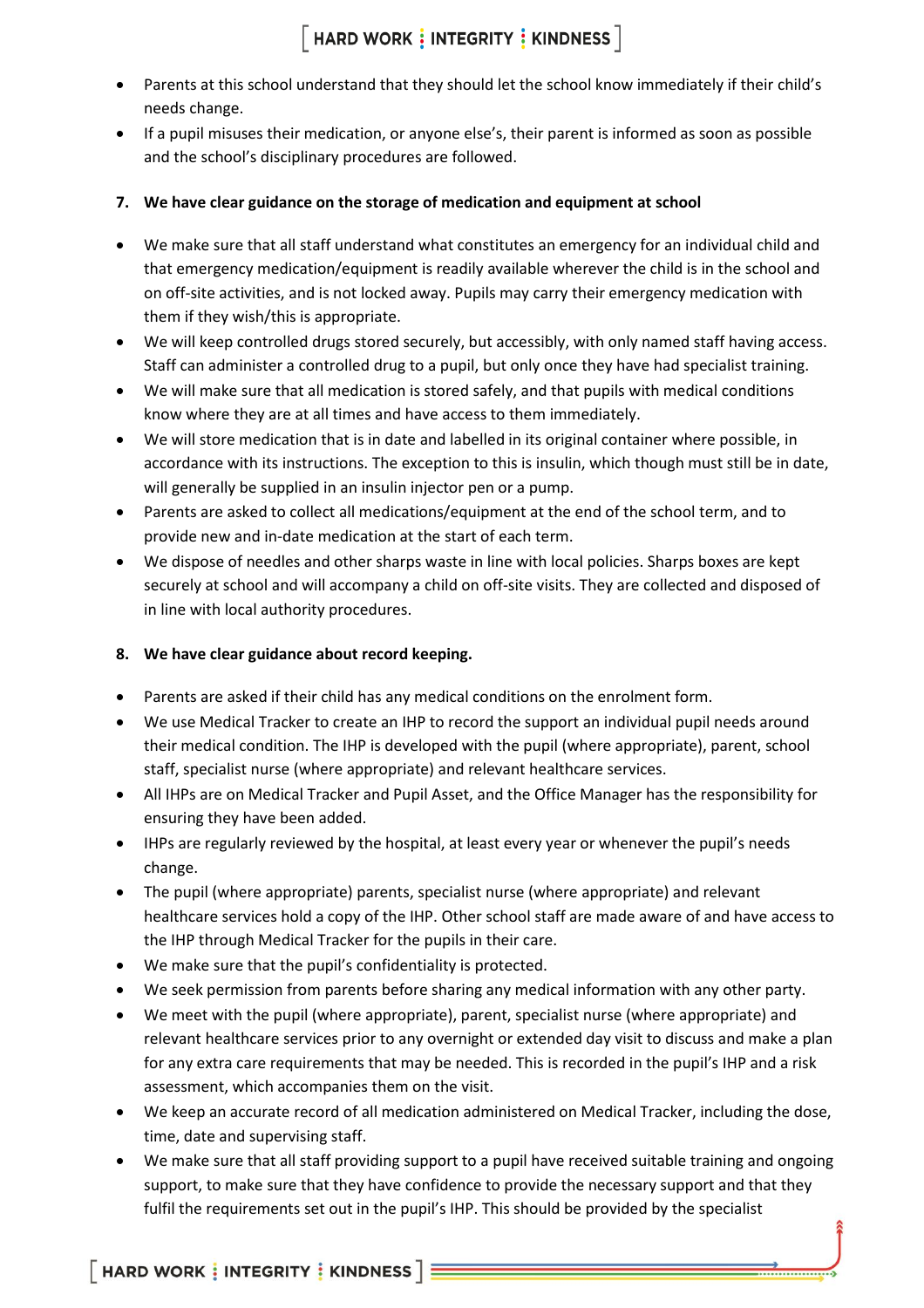## $\lceil$  HARD WORK  $\frac{1}{3}$  INTEGRITY  $\frac{1}{3}$  KINDNESS  $\rceil$

nurse/school nurse/other suitably qualified healthcare professional and/or the parent. The specialist nurse/school nurse/other suitably qualified healthcare professional will confirm their competence, and this school keeps an up-to-date record of all training undertaken and by whom.

- **9. We ensure that the whole school environment is inclusive and favourable to pupils with medical conditions. This includes the physical environment, as well as social, sporting and educational activities.**
- We are committed to providing a physical environment accessible to pupils with medical conditions and pupils are consulted to ensure this accessibility. We are also committed to an accessible physical environment for out-of-school activities.
- We make sure the needs of pupils with medical conditions are adequately considered to ensure their involvement in structured and unstructured activities, extended school activities and residential visits.
- All staff are aware of the potential social problems that pupils with medical conditions may experience and use this knowledge, alongside the school's bullying policy, to help prevent and deal with any problems. They use opportunities such as PSHE and science lessons to raise awareness of medical conditions to help promote a positive environment.
- We understand the importance of all pupils taking part in physical activity and that all relevant staff make appropriate adjustments to physical activity sessions to make sure they are accessible to all pupils. This includes out-of-school clubs and team sports.
- We understand that all relevant staff are aware that pupils should not be forced to take part in activities if they are unwell. They should also be aware of pupils who have been advised to avoid/take special precautions during activity, and the potential triggers for a pupil's medical condition when exercising and how to minimise these.
- We make sure that pupils have the appropriate medication/equipment/food with them during physical activity.
- We make sure that pupils with medical conditions can participate fully in all aspects of the curriculum and enjoy the same opportunities at school as any other child, and that appropriate adjustments and extra support are provided.
- All school staff understand that frequent absences, or symptoms, such as limited concentration and frequent tiredness, may be due to a pupil's medical condition. This school will not penalise pupils for their attendance if their absences relate to their medical condition.
- We will refer pupils with medical conditions who are finding it difficult to keep up educationally to the SENCO who will liaise with the pupil (where appropriate), parent and the pupil's healthcare professional.
- We make sure that a risk assessment is carried out before any out-of-school visit. The needs of pupils with medical conditions are considered during this process and plans are put in place for any additional medication, equipment or support that may be required.

### **10. Where necessary we are aware of the common triggers that can make common medical conditions worse or can bring on an emergency.**

- We are committed to identifying and reducing triggers both at school and on out-of-school visits.
- School staff have been given training and written information on medical conditions which includes avoiding/reducing exposure to common triggers.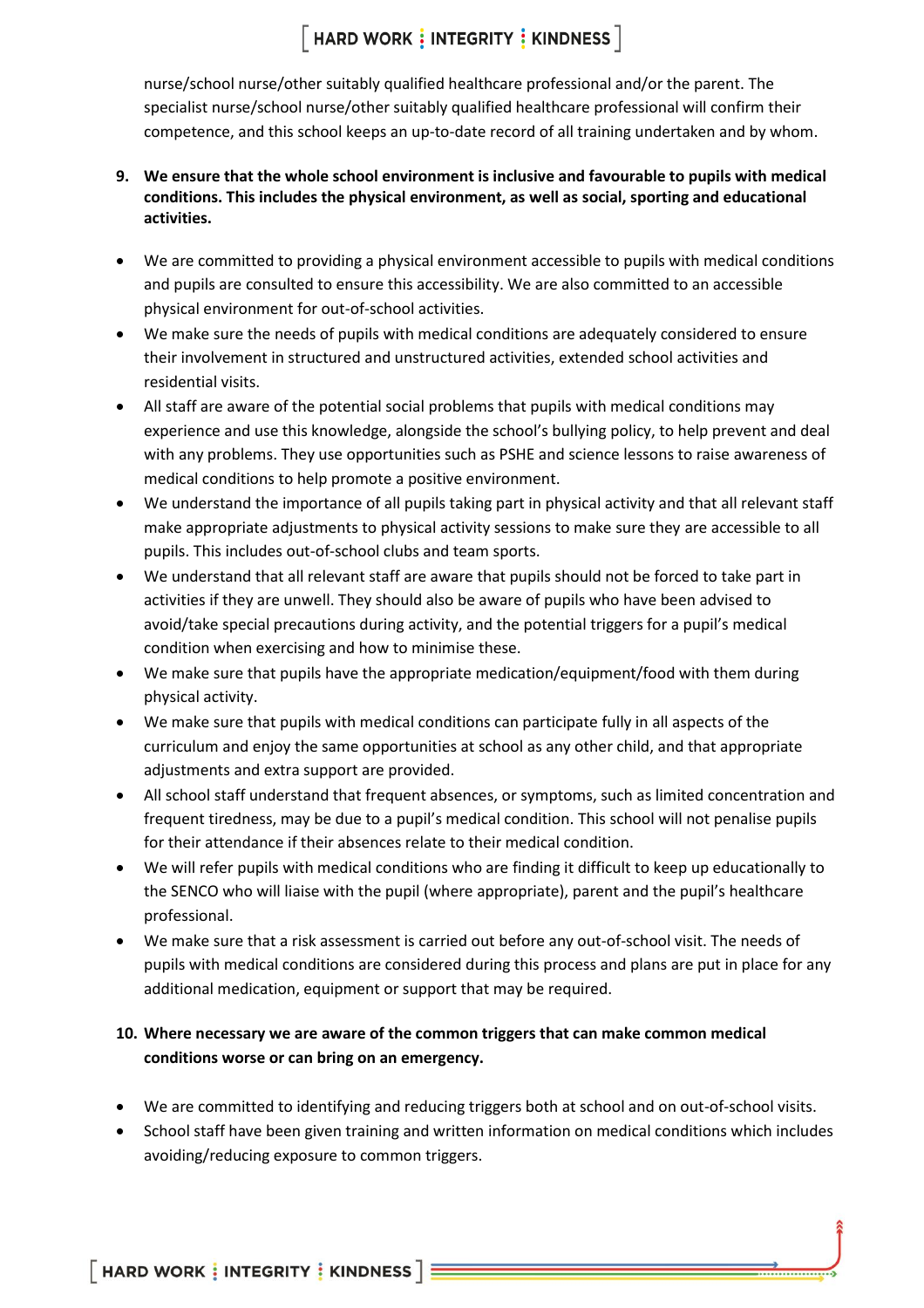### $\lceil$  HARD WORK  $\frac{1}{3}$  INTEGRITY  $\frac{1}{3}$  KINDNESS  $\rceil$

- The IHP details an individual pupil's triggers and details how to make sure the pupil remains safe throughout the whole school day and on out-of-school activities. Risk assessments are carried out on all out-of-school activities, taking into account the needs of pupils with medical needs.
- We review all medical emergencies and incidents to see how they could have been avoided, and changes school policy according to these reviews.
- **11. Each member of the school and health community knows their roles and responsibilities in maintaining and implementing an effective medical conditions policy.**
- We work in partnership with all relevant parties including the pupil (where appropriate), parent, school's governing body, all school staff, employers and healthcare professionals to ensure that the policy is planned, implemented and maintained successfully.
- **12. The medical conditions policy is regularly reviewed, evaluated and updated. Updates are produced every two years.**
- In evaluating the policy, where necessary, we seek feedback from key stakeholders including pupils, parents, school healthcare professionals, specialist nurses and other relevant healthcare professionals, school staff, local emergency care services and governors. The views of pupils with medical conditions are central to the evaluation process.

\*The term 'parent' implies any person or body with parental responsibility such as a foster parent, carer, guardian or local authority.

### **Covid-19 Update October 2020**

As a result of the national Covid-19 pandemic, various aspects of this policy will be superseded by processes and agreements laid out in the school's Risk Management Plan. This include but are not limited to:

- Staff or pupils with medical needs have been assessed and relevant consents are in place. Staff have been trained in the use of medications and increased level of control applied, to include the use of PPE if required.
- Medical conditions for pupils are stored in the purple folder for each class
- School will ensure that trained staff are included in pods that have children with specific medical needs (i.e. Diabetes)
- Staff have been given official guidance on the use of CPR during Covid-19, including
	- o The removal of mouth-to-mouth resuscitation on adults and close checking for breathing during assessment (CPR for children remains the same as non-Covid proceudures). \*Covering of adult mouths only and no mouth-to-mouth is still the current guidance at the time of writing\*
	- $\circ$  Use of mask and shield for first-aider during CPR (stored in outside carry packs, medical room and Back Office.
	- o Use of mask on the casualty before CPR.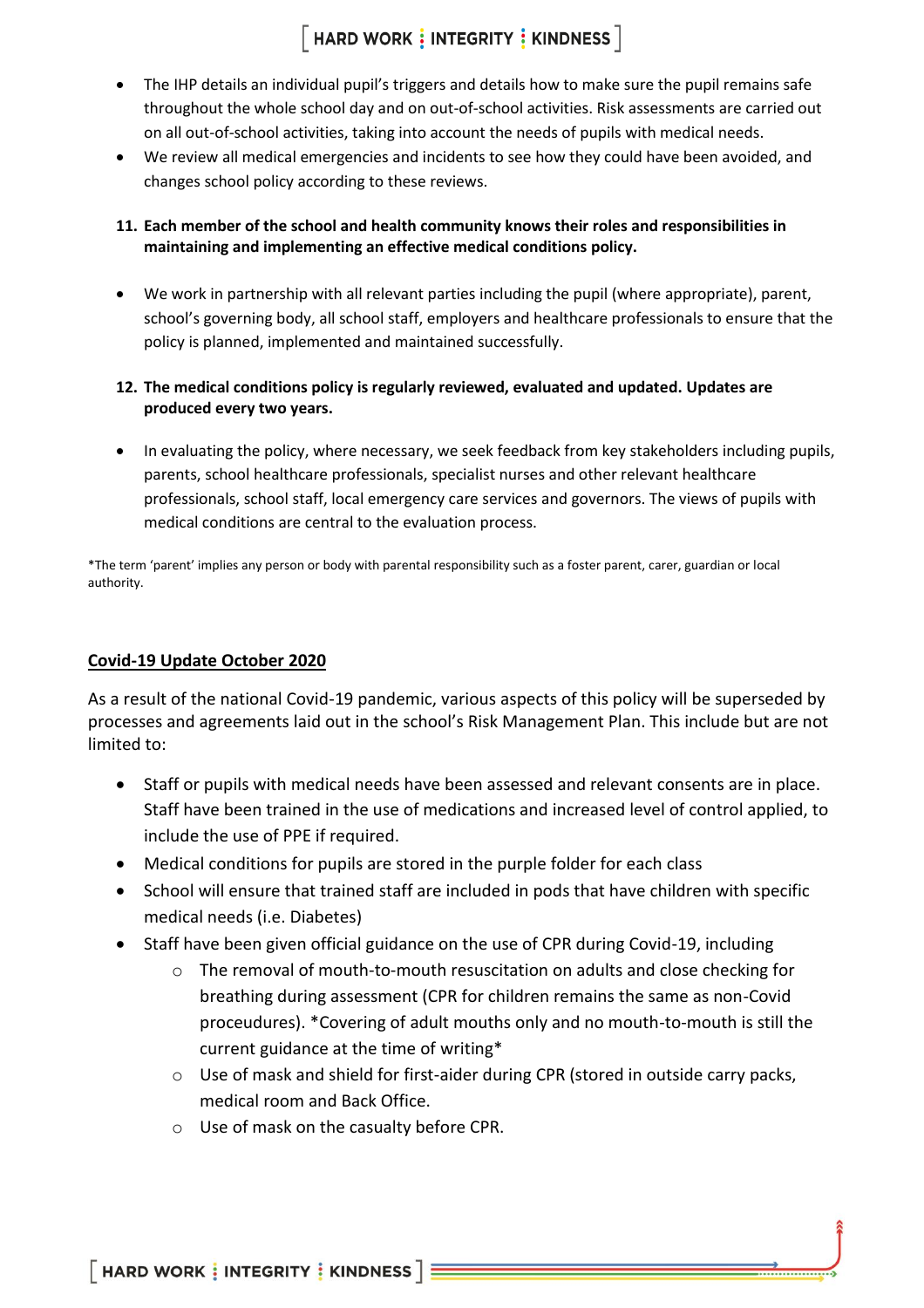### **First Aid**

### **Introduction**

The Local Authority (Cambridgeshire County Council) is the employer and its **Policy Statement for First Aid is as follows:** 

*Schools have a responsibility to ensure that adequate and appropriate equipment and facilities are provided to enable first aid to be rendered to employees who become ill or are injured at work. It is reasonable to expect this responsibility to include children, adult learners and visitors to the school.*

*The amount of first aid provision will depend on the nature of the establishment, in particular:*

- *The number of people using the premises*
- *The nature of the hazards*
- *The geographical layout*
- *Accessibility to assistance / NHS facilities*

*Each Centre must have access to at least 1 first aid box and 1 Appointed Person. Every member of staff should be aware who the first aider is and the location of the facilities.*

*Arrangements should be made for activities taking place in the evenings, at weekends and during school holidays.*

*The first aider or an appointed person is responsible for checking and replenishing first aid boxes on a regular basis. A first aid box must be available for groups taking part in activities off-site.*

*The function of first aiders is to preserve life and minimize the consequences of illness in an emergency until further help is obtained. If a first aider is not available and immediate first aid treatment is required, the necessary action should be taken by a responsible person that is available at the time.*

*The school will use the Government guidance 'Health protection in schools and other childcare facilities' March 2019 to support its approach to first aid:*

[https://www.gov.uk/government/publications/health-protection-in-schools-and-other-childcare](https://www.gov.uk/government/publications/health-protection-in-schools-and-other-childcare-facilities)[facilities](https://www.gov.uk/government/publications/health-protection-in-schools-and-other-childcare-facilities)

### **Rationale**

In accordance with the health and safety regulations (First Aid) 1982 and in line with the Cambridgeshire County Council policy statement (as outlined above), the staff of Willingham Primary School will abide by this policy in situations where it is considered first aid is required.

It is the policy of Willingham Primary School to provide emergency first aid to staff, children and visitors to the school site or to any pupil, member of staff or volunteer on an educational visit taking place in a location away from the school site.

### **Willingham Primary Working Day**

The school is open to staff and deliveries from 7am and is usually closed by 6pm. There are occasional evening meetings and lettings. The school must ensure there is first aid provision throughout that time. At times where there are few staff on site (early mornings, late afternoons,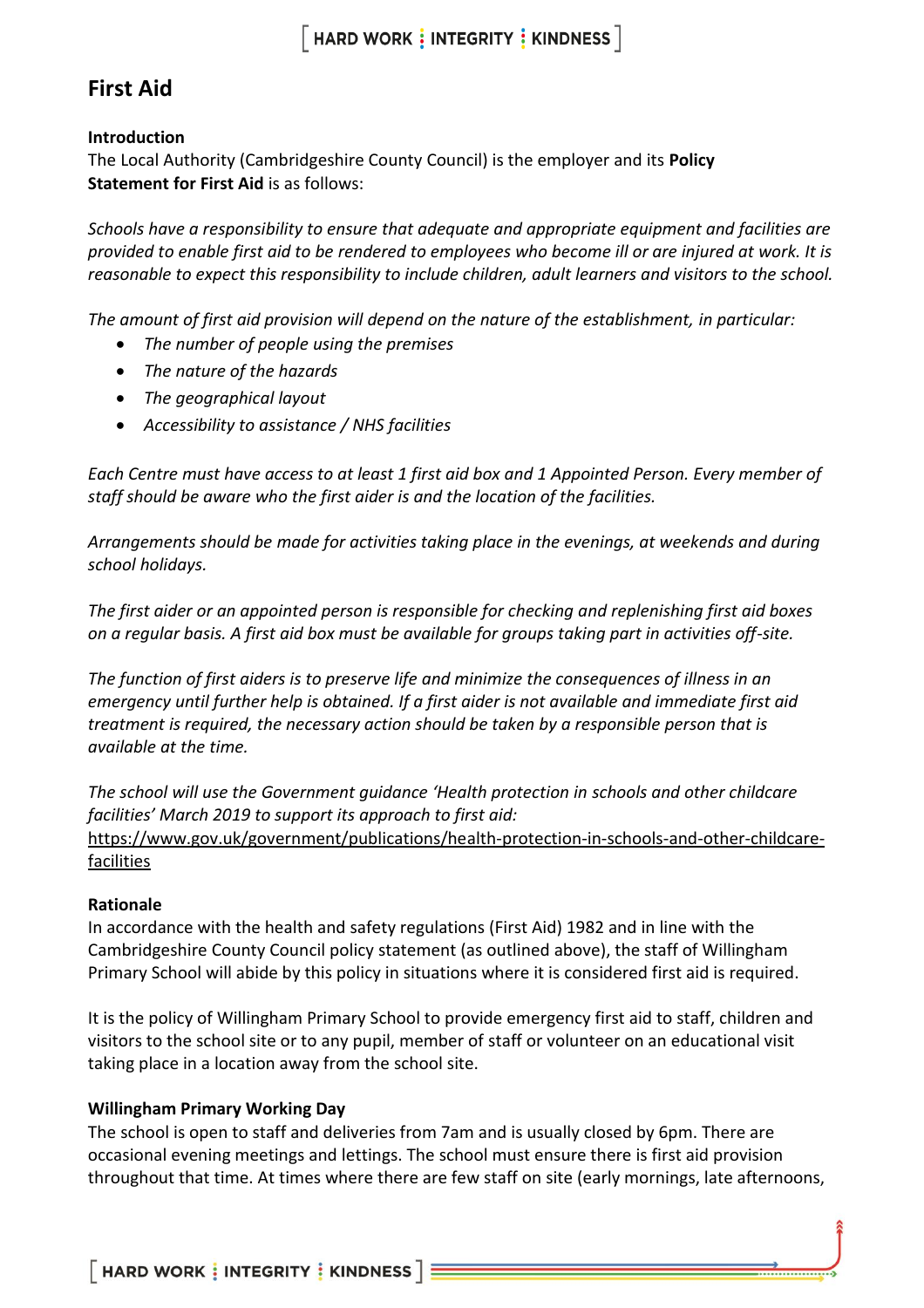## $[$  HARD WORK  $\frac{1}{2}$  INTEGRITY  $\frac{1}{2}$  KINDNESS  $]$

governor meetings, lettings and events) it is sufficient to have an appointed person (who does not have to be first aid trained), a first aid kit and access to a phone.

### **Appointed Person**

The school will identify a person (or persons) to be the appointed person who will take charge of an emergency situation, arrange for first aid and/ or call an ambulance / inform parents. In the absence of this person, the headteacher or deputy Headteacher or site manager (after hours) will assume this role. The name of the appointed person is the office manager for calling an ambulance/ parents. The office manager will be responsible for stocking and ordering of first aid provisions. The office team will ensure training records are kept up to date and the office manager will be responsible for reporting any incidents via the on-line reporting system IRF96.

### **The role of a First Aider (3 day certificate – First Aid at Work)**

The main duties are:

- Give immediate help to casualties with common injuries or illness and those arising from specific hazards in school
- When necessary, ensure that an ambulance or other medical professional help is called
- Advise the parent or next of kin of the situation

Successful members of staff will receive a first aid certificate. Refresher training will be arranged every 3 years.

### **Training of First Aiders (1 day certificate – First Aid at Work)**

Staff appointed to provide first aid, and other members of staff who are willing to provide first aid will be given HSE recommended training known as First Aid at Work. The school will ensure that such a course will include resuscitation of children. Successful members of staff will receive a first aid certificate. Refresher training will be arranged every 3 years.

In order to meet the requirement of the children's individual care plans appropriate numbers of first aid personnel will be included in any training organized in school to cover children's individual care to ensure emergency first aid can be provided where the 'named Child Teaching Assistant' is absent. Records of training will be kept.

The names of all the qualified first aiders can be obtained from the office manager.

### **The role of an emergency first aider (certified with 1 days training)**

An emergency first aider can assess an injury and decide, in loco parentis, if it warrants treatment or if it is sufficient for the injured person to rest and recuperate. This would typically be the teaching assistant for the child's class, midday supervisors during the lunch period or office staff at any other time or in the absence of a TA. Where treatment is applied, records of the treatment must be logged on Medical Tracker and an email sent to parents/carers. In the absence of an email address a paper copy will be issued.

### **First Aid Boxes**

- Reception classroom
- First aid room
- After School Club/Breakfast Club Room
- Kitchen responsibility of outside caterer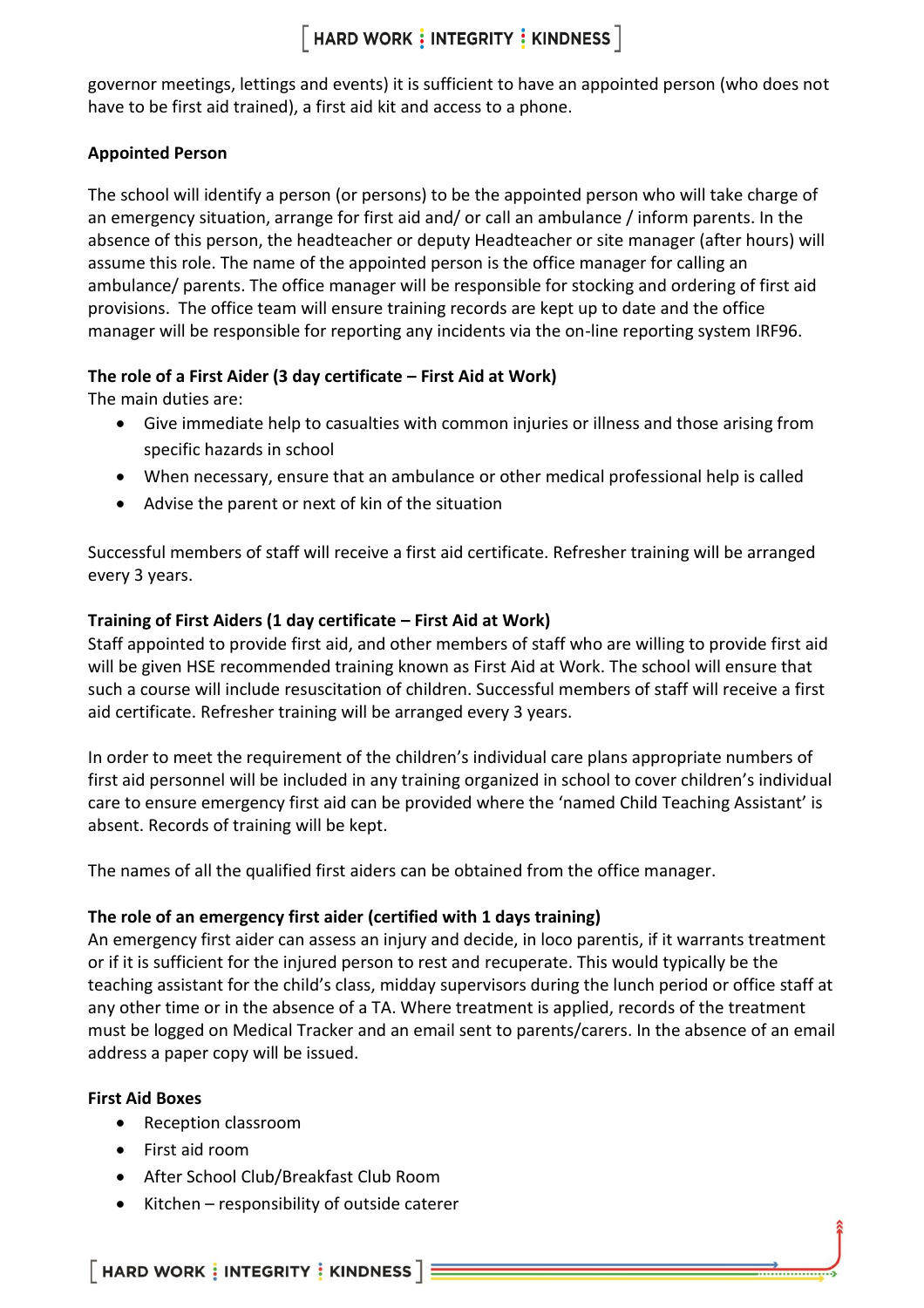## $[$  HARD WORK  $\frac{1}{2}$  INTEGRITY  $\frac{1}{2}$  KINDNESS  $\overline{\phantom{a}}$

Supplies for the first aid box are held in the first aid room. A teaching assistant from reception classes, the after school club/breakfast club staff are responsible for ensuring that their box has the necessary equipment. Plasters (and a list of children allergic to plasters) are available from the school office and all children with allergies and medical conditions have a care plan in place on Medical Tracker. Kitchen staff are employed by outside caterers and are responsible for their own first aid kit.

First aiders should also have access to general waste for the disposal of usual dressings, swabs etc., and a protective resuscitation aid.

Epipens are stored by the office in the metal cabinet. Inhalers are stored in the class first aid boxes and are bagged and named. Records as to expiry dates will be maintained by the office team using Medical Tracker. Training will be provided to key support staff working with children with specific conditions to ensure the school's responsibilities identified through individual care plans can be met.

### **Travelling First Aid Boxes**

For visits, off-site activities and residential trips the EVC (Education Visits Coordinator) must assess the level of first aid provision and number of qualified staff required. Staff will have a school mobile or their own mobile available to them to make emergency calls and will be aware of any care plans for children attending the visit.

For each individual trip/visit, which takes place off site, the school will provide a mobile first aid bag and this bag will contain as a minimum (equivalent or additional items are acceptable; additional items may be necessary for specialized activities):

- A leaflet giving advice on general first aid
- 6 individually wrapped sterile dressings
- Micropore tape
- 1 large (18 x 18) individually wrapped sterile unmedicated wound dressing
- 2 individually wrapped triangular bandages (preferably sterile)
- 2 safety pins
- A pack of individually wrapped moist cleansing wipes
- Ten pairs of disposable gloves, in different sizes
- Waste bag
- Sick bags
- 2 instant ice packs
- Saline wipes
- Head bump stickers see Appendix 1 below

### **First Aid Stations**

Willingham has a dedicated area which is the first aid room by the main office. It has its own sink area and is close to disabled toilets. Ice packs are available in the staff room and ice pack covers are washed after every use.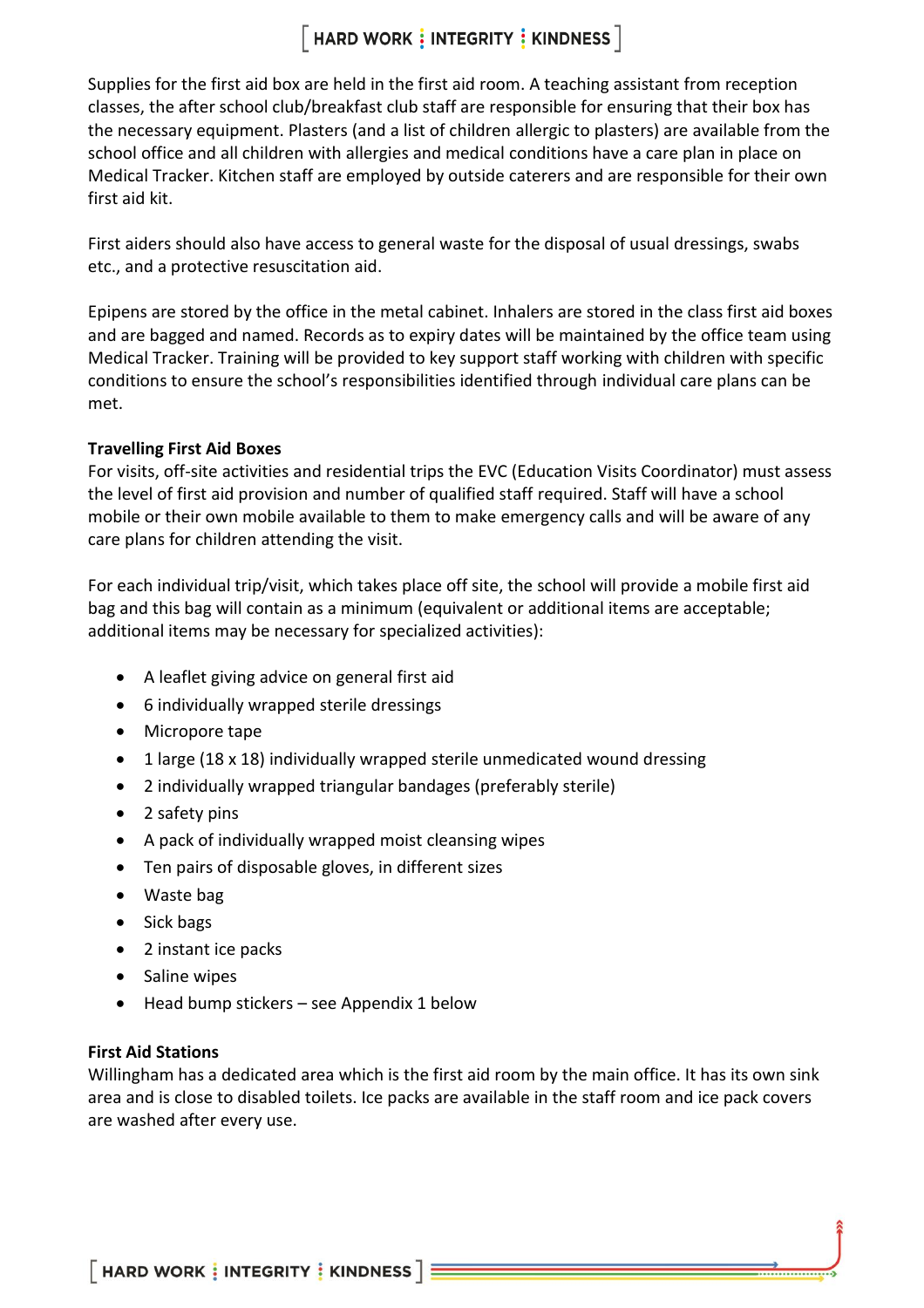### $[$  HARD WORK  $\frac{1}{3}$  INTEGRITY  $\frac{1}{3}$  KINDNESS  $]$

### **Hygiene Control and Prevention of Spreading**

All staff are expected to follow basic hygiene procedures. Single use disposable gloves are provided and handwashing facilities are available. Staff must take care when handling blood and other body fluids. If they are in contact with blood or body fluid and believe there is a risk to their heath they must report this immediately to the headteacher and via the county's on-line reporting system. Soiled dressings should be disposed of in general waste.

School will liaise with Public Health England and take advice on infection control during any outbreak of communicable diseases. The school follows the PHE and Government guidance on managing specific diseases:

- for pupils [https://www.gov.uk/government/publications/health-protection-in-schools](https://www.gov.uk/government/publications/health-protection-in-schools-and-other-childcare-facilities/chapter-9-managing-specific-infectious-diseases)[and-other-childcare-facilities/chapter-9-managing-specific-infectious-diseases](https://www.gov.uk/government/publications/health-protection-in-schools-and-other-childcare-facilities/chapter-9-managing-specific-infectious-diseases)
- For staff [https://www.gov.uk/government/publications/health-protection-in-schools-and-other](https://www.gov.uk/government/publications/health-protection-in-schools-and-other-childcare-facilities/chapter-7-staff-health)[childcare-facilities/chapter-7-staff-health](https://www.gov.uk/government/publications/health-protection-in-schools-and-other-childcare-facilities/chapter-7-staff-health)

### **Illness procedure**

### Pupils

When a child feels unwell, the teaching assistant attached to the class, in liaison with the class teacher, should contact the office to arrange for parents/carers to be contacted to collect the unwell child.

### Staff and other adults

Members of staff or other adults (other adults include parents, governors, visitors, contractors, students on work experience and any other adult authorised to be on the school premises) who are taken ill at school should liaise with the appointed person to either seek medical attention or go home, accompanied if appropriate. In an emergency, an ambulance will be called and, for staff members, the next of kin contacted. Details of staff member's next of kin details are available from the school office and on Pupil Asset.

### **Accidents & Minor Injury Procedures**

### Pupils

Superficial injuries such as small bumps, scratches and grazes can occur regularly with children as part of normal play. This type of injury should be cleaned up and attended to by the designated first aider for that class or the first aider on duty (break and lunchtime).

Emergency first aiders have the responsibility to make a judgement at the time of the incident as to whether the injury requires more intensive medical attention before contacting the office. They are advised to act in loco parentis and decide, if it were their child, would they apply first aid or comfort and distract them from the incident. Where the child is treated/cleaned up and judged to require no further attention, but is fit and happy enough to remain in school, Medical Tracker will be completed and an email sent informing the parent/carer of the treatment given. If a head bump (see Appendix 1 below) has been attended to then, in addition to Medical Tracker, the child will receive a sticker, to highlight the incident, and a pink slip completed with details of where on the head the bump happened. If the injury is substantial, the matter will be referred to the school office and the parents will be contacted by phone to warn them that their child has been in an accident and given treatment.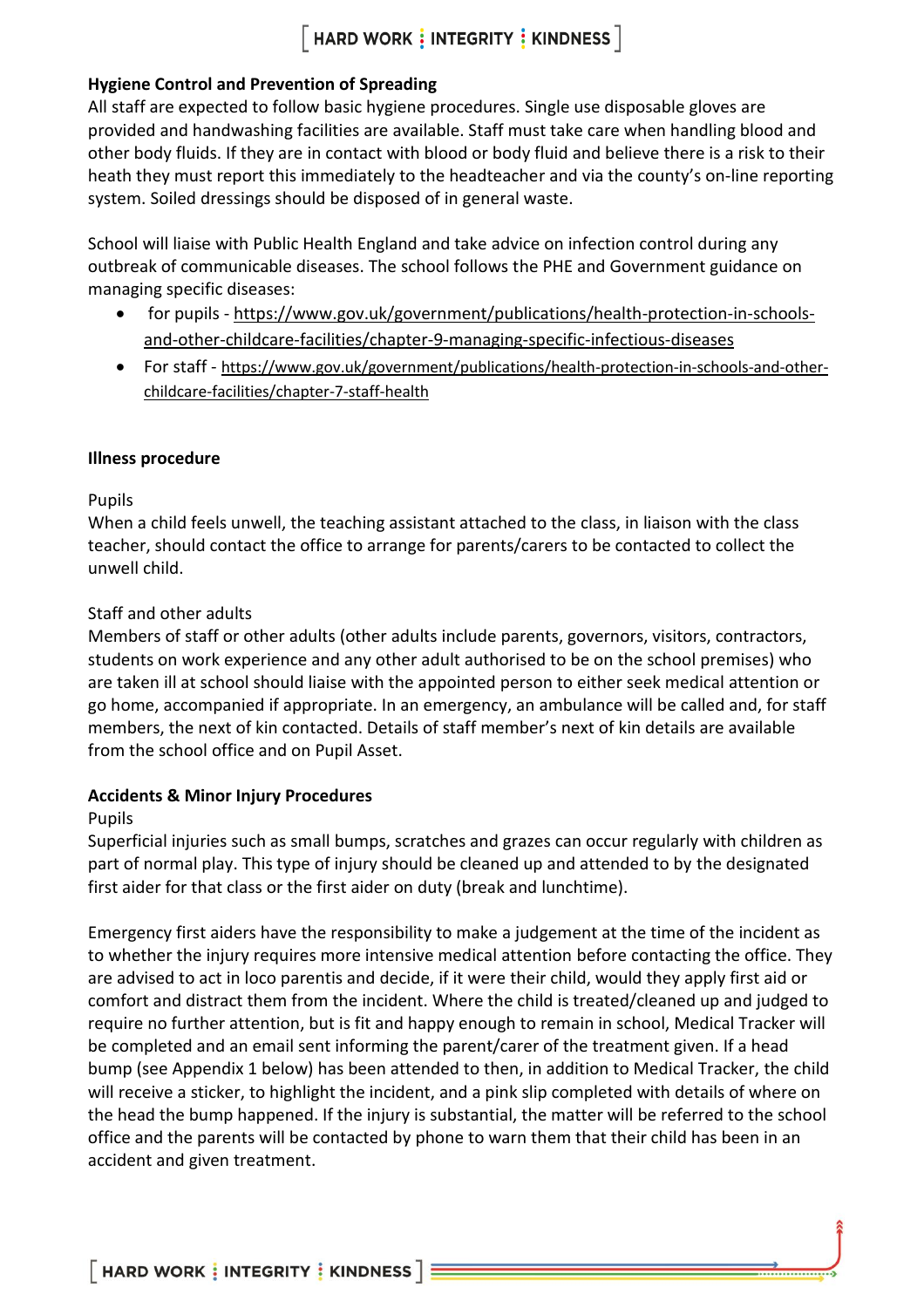### $[$  HARD WORK  $\frac{1}{3}$  INTEGRITY  $\frac{1}{3}$  KINDNESS  $]$

Where an accident is judged to be of a serious nature, first aid will be provided and the child comforted whilst the parent/ carer is contacted and /or the emergency services called. This may mean calling an ambulance (where the child would be accompanied to hospital by a familiar adult) or the child would be taken by car to Willingham surgery or hospital for treatment accompanied by a driver and a carer.

### Staff and other adults

Where a member of staff or other adult (other adult includes parents, governors, visitors, contractors, students on work experience and any other adult authorized to be on the school site) is involved in an accident at school, first aid will be provided and details recorded on Medical Tracker and the next of kin contacted for members of staff. Where necessary an ambulance will be called or the casualty will be taken to Willingham Surgery or hospital for treatment.

### **Major Accident Checklist**

In the case of a major accident where the appointed person has assessed the needs of the pupil/adult as needing URGENT hospital treatment the following should take place:

- First aid is administered, if appropriate
- An ambulance is called immediately this must be logged in Medical Tracker
- The head is notified, even when off site
- Parents/carers/next of kin are called to meet at the hospital
- A member of staff accompanies the pupil/adult in the ambulance if parent/carer/next of kin not available
- The incident is recorded on Medical Tracker and on the county on line reporting system, by the First Aid Lead, as soon as possible or within a school working day of the accident
- The school makes follow-up calls to the parents/carers
- The school investigates the incident to establish the need for changes to avoid a similar accident.

### **Care Plans / Food Allergies**

Children with known medical needs will have their image displayed in the staff room and first aid room and class teachers will be made aware of children with allergies, to ensure swift treatment on any emergency situation. Their emergency prescribed medicine is stored in the cupboard by the office.

Medicine for children with ongoing medical needs (i.e. ADD) are kept in the lockable cabinet in the first aid room.

Children with dietary requirements or food allergies will have their image displayed in the kitchen to ensure that they are easily identified and the trigger foods avoided.

Records will be kept in the school office.

### **Record Keeping**

All incidents are logged on Medical Tracker, for pupils (an IRF96 folder will be maintained for adults and serious pupil incidents) and will record the following:

- Date and time of incident
- Name of child / adult
- Name of person providing treatment

 $\lceil$  HARD WORK  $\frac{1}{3}$  INTEGRITY  $\frac{1}{3}$  KINDNESS  $\rceil$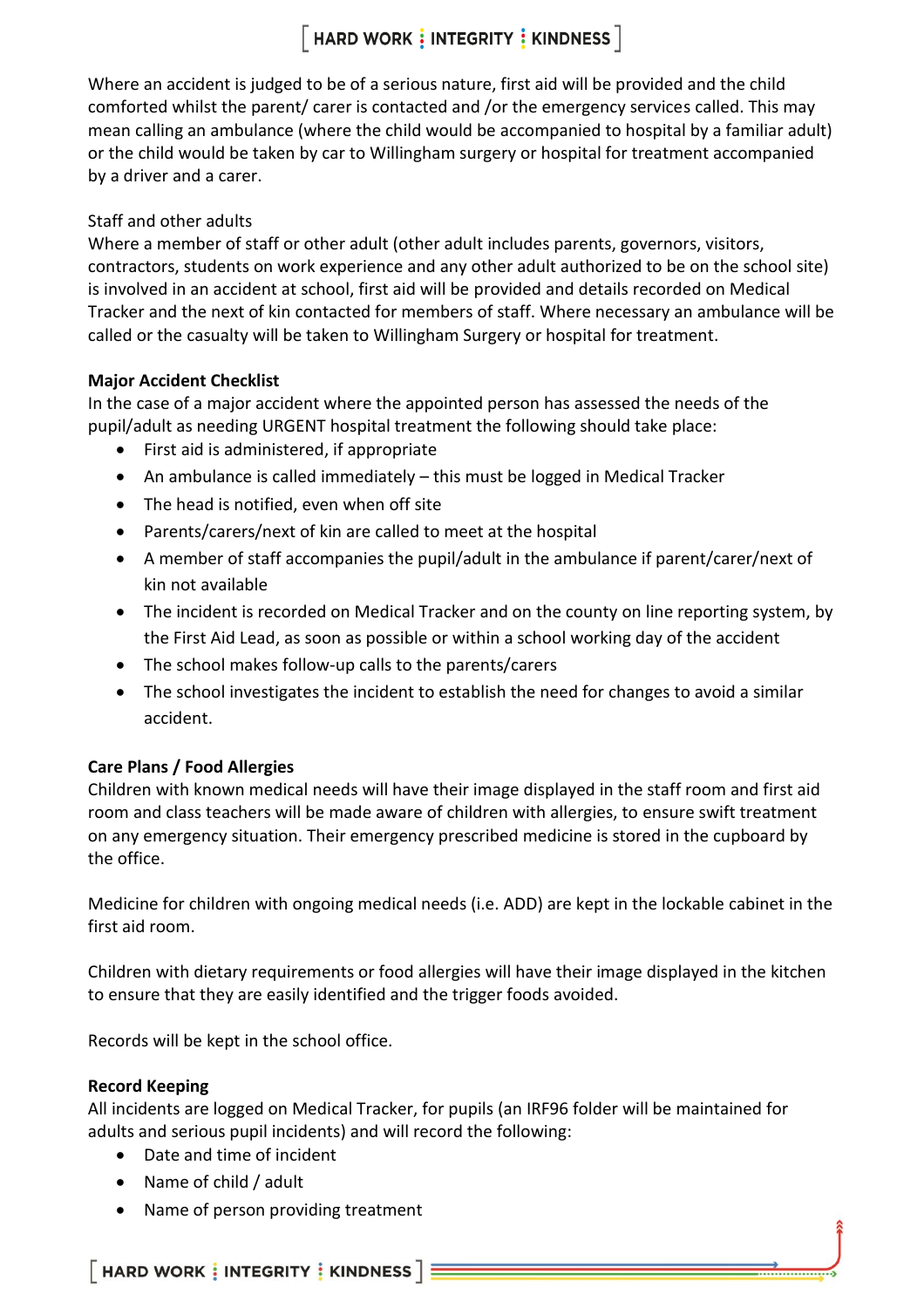- Details of treatment
- Pre-printed advice on who to contact if medical attention required linked to the incident

All records will be kept for a minimum of 21 years on Medical Tracker or for older documents, in a catalogued box folder kept in the archive cupboard. These online records will be considered confidential information. Where the accident/incident meets certain criteria, specifically if a visit to GP/hospital is needed, the office manager will arrange for the accident/incident to be logged on the county's on-line accident reporting system IRF96. A copy of the on-line record should be printed off and kept on the file in the school office and should be reviewed as they are completed by the headteacher, to identify any recurring incidents.

A step by step guide to medical tracker has been given to each member of staff.

### **School Activities**

School will ensure a first aider or staff member with emergency first aid training is on site for all pupil 'after school' clubs and activities run by the school. For adult after school activities including staff meetings, parents evenings, adult learning workshops, parent information evenings, governor meetings and any other activity taking place outside the school's core hours a member of staff will be nominated as the 'appointed person'; access to a first aid room and a phone line provided. Where it is a private or community letting, it is the responsibility of the hirer to ensure they have appropriately trained first aid support and an emergency phone.

### **Employee responsibility**

Each member of staff at Willingham is expected to ensure their own safety and the safety of their colleagues by acting responsibly at all times. In addition, the care and safety of the children should be paramount in their working day at Willingham.

### **First Aid for a Lone Worker**

Working unaccompanied on the school site should be avoided wherever possible. Where it is essential for an employee to work alone on the school site, he/she will inform the Head, or in the case of the head, the site manager, to make them aware that they are on site and when they expect to leave. They should have access to the school phone system or a mobile phone and the first aid room.

### **First Aid for Lettings**

The school should include a paragraph in the letting agreement regarding first aid provision. However, it is the responsibility of the hirer to ensure they have adequate provision/ suitably qualified adults for first aid and an emergency phone. First aid boxes are the responsibility of the hirer.

#### **Insurance**

In the event of a claim alleging negligence by a member of staff, action is likely to be taken against the employer rather than the employee. Cambridgeshire County Council's insurance explicitly states that employees who assist in any medical procedure are acting within the scope of their employment and are indemnified.